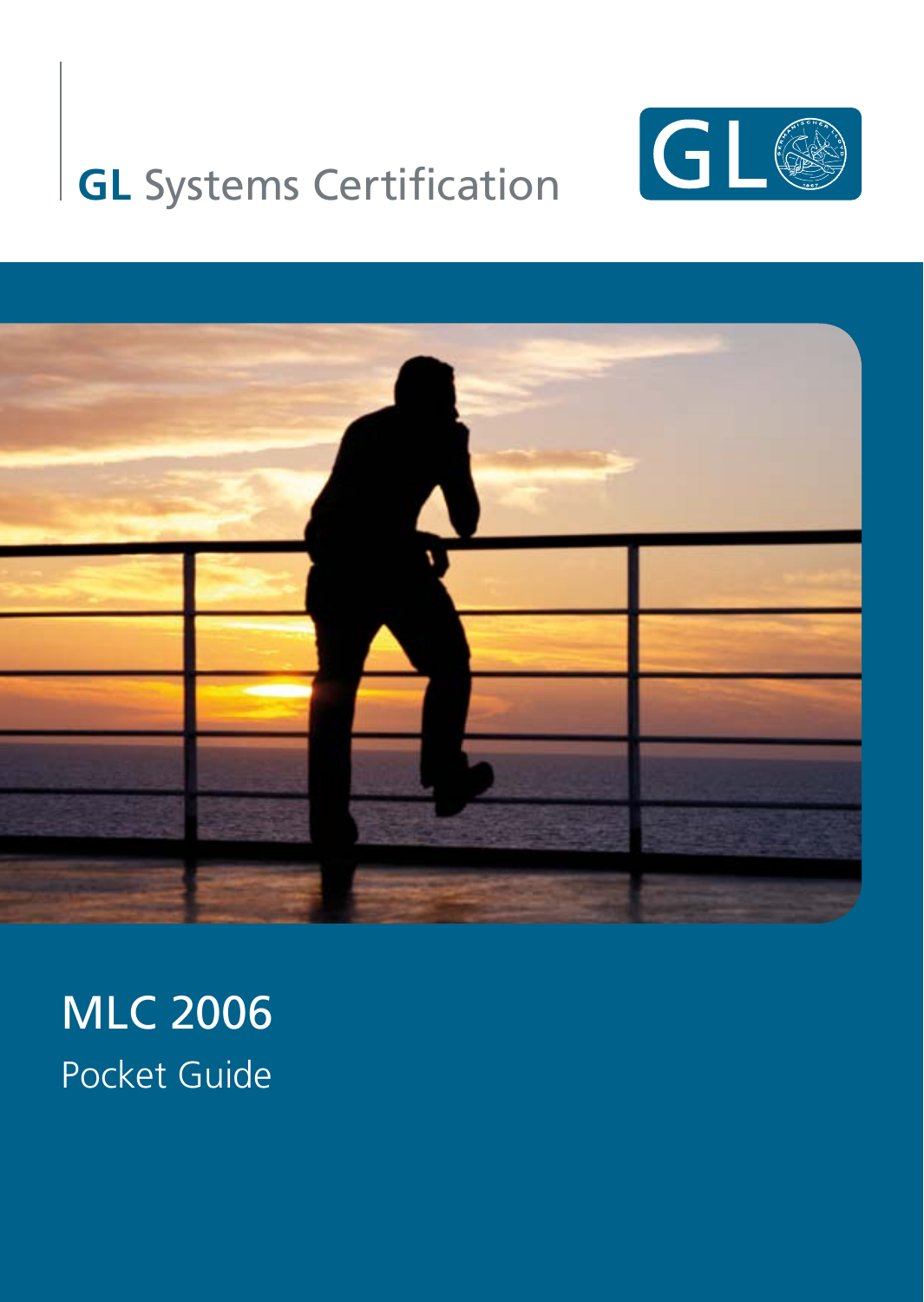## MLC 2006 Pocket Guide

| Introduction                                  | 3  |
|-----------------------------------------------|----|
| Definitions                                   | 5  |
| What is the Maritime Labour Convention, 2006? | 6  |
| The Process of On-board Inspection            | 10 |
| MLC 2006 Requirements                         | 11 |
| On-board Inspection FAQs                      | 12 |
| The Regulations and the Code                  | 14 |

 $\overline{\phantom{a}}$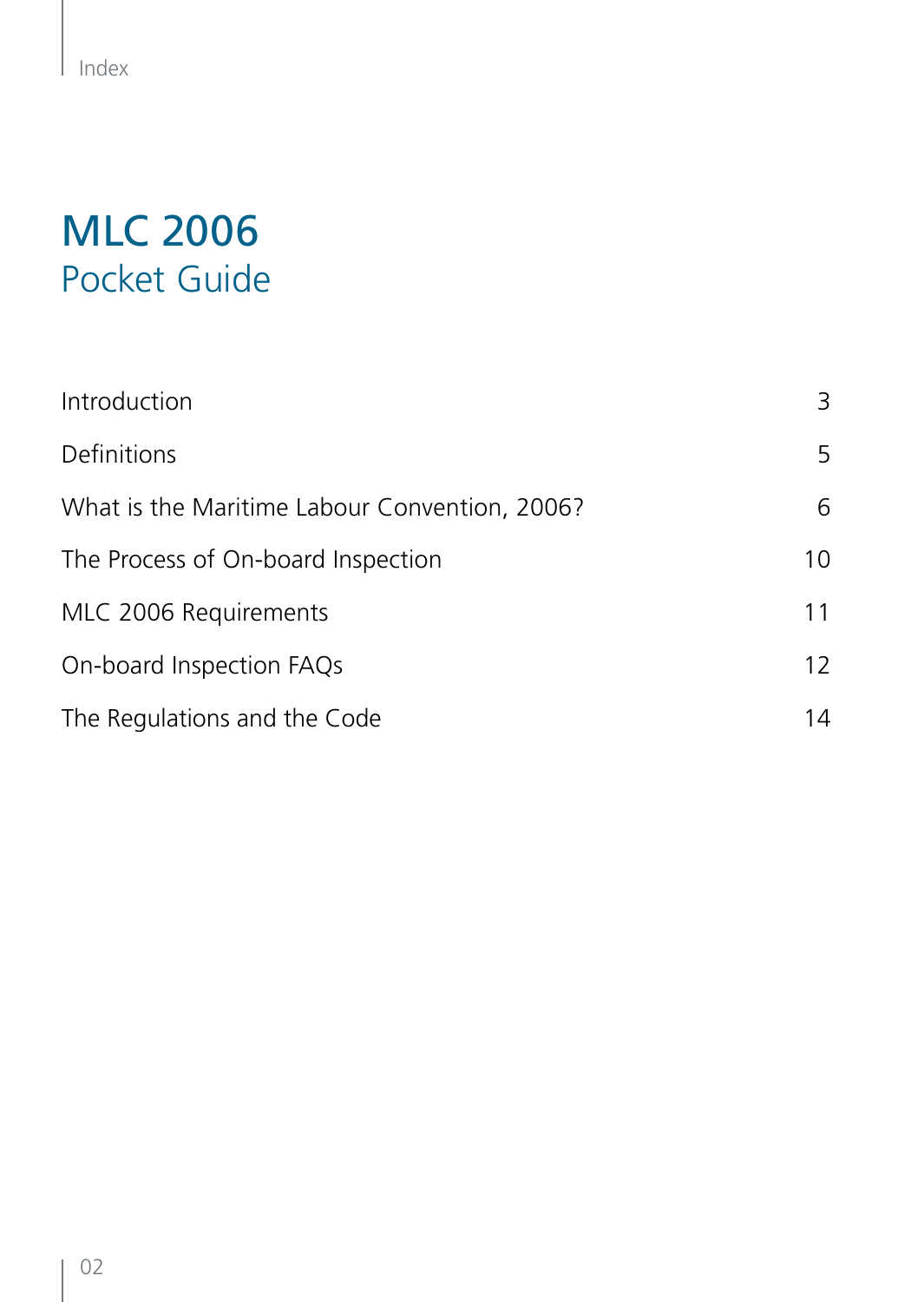## Introduction

This booklet is intended to provide you, your employees and the seafarers onboard your vessels with a brief overview of the Maritime Labour Convention, 2006 (MLC 2006). In addition, it will help you to understand the principles of the Declaration of Maritime Labour Compliance (DMLC) and the new tasks deriving from that. It provides guidance for managing maritime labour compliance through your on-board management system and assists you in being prepared for maritime labour inspections.

Due to the absence of internationally valid minimum standards for seafarers' working and living conditions onboard ships, representatives for governments, shipowners and seafarers jointly agreed on the adoption of the Maritime Labour Convention, 2006. These minimum standards and requirements are reflected in the Maritime Labour Convention, 2006 and will be globally applicable to all ships.

The minimum requirements include: providing seafarers with a safe and secure workplace; fair terms of employment; decent living and working conditions; and social protection such as access to medical care, health protection and welfare.

The Convention comprises three different but related parts: Articles, Regulations and the Code. The Articles and Regulations deal with the core rights and principles and the basic obligations of countries that have ratified the Convention.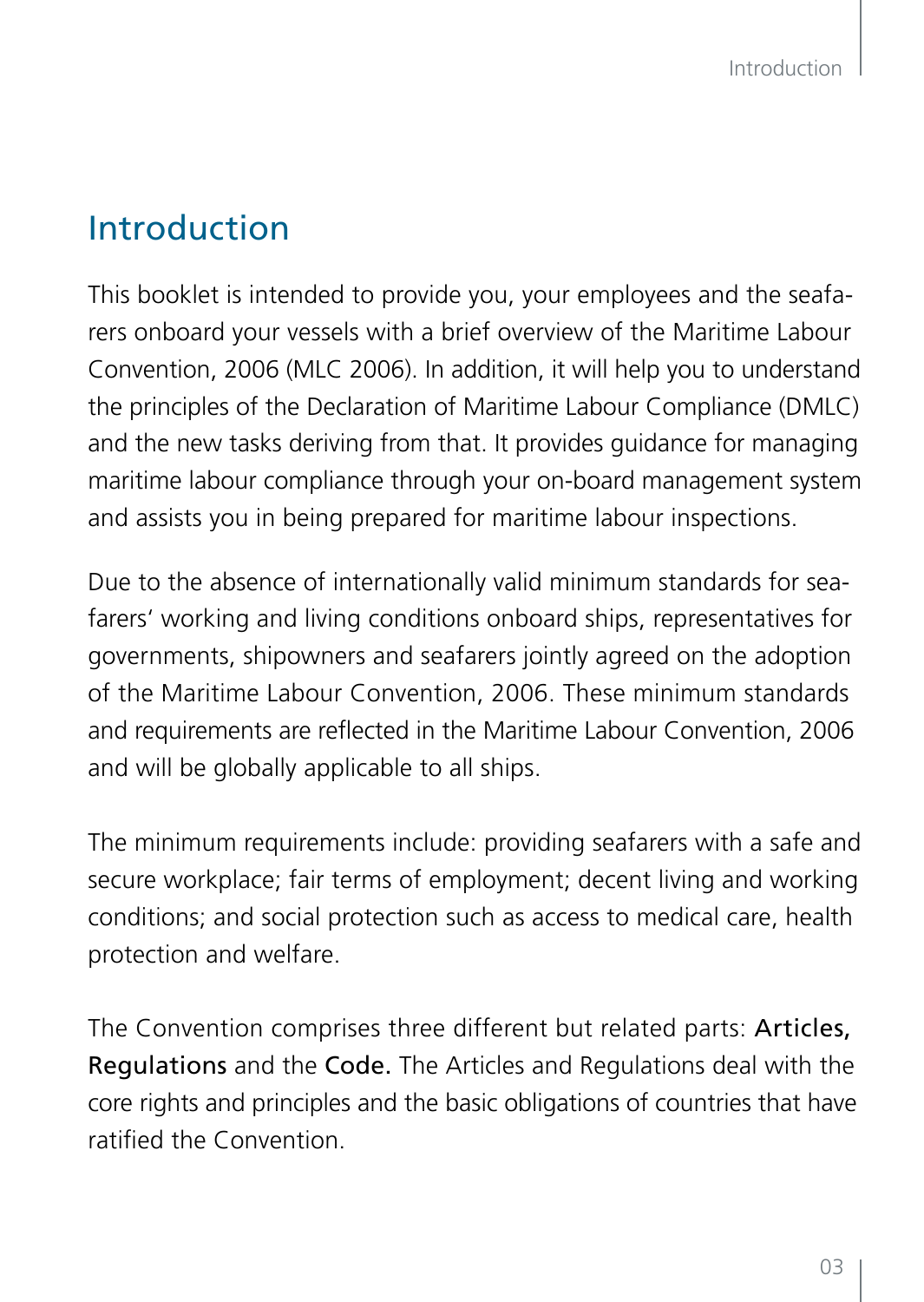The Code, describing how the requirements are to be implemented, consists of two parts:

Part A: is mandatory.

Part B: consist of quidelines and is not mandatory, but can be helpful and sometimes essential for a proper understanding of the regulations and the mandatory standards in Part A.

Compliance with the Maritime Labour Convention, 2006 will be verified onboard either by the ship's Flag State or on behalf of Flag States by Recognised Organisations, and will be certified by means of a Maritime Labour Certificate issued to each vessel.

The Maritime Labour Convention, 2006, adapted by the ILO in 2006, is expected to enter into force by the end of 2012 or early 2013 and then become mandatory for all ships engaged in commercial activities (except fishing vessels, ships of traditional build and warships or naval auxiliaries).

We trust that this pocket quide will be of benefit to all readers.

#### Germanischer Lloyd SE

GL Systems Certification Brooktorkai 18 20457 Hamburg Germany Phone: +49 40 36149-7013 Fax: +49 40 36149-1702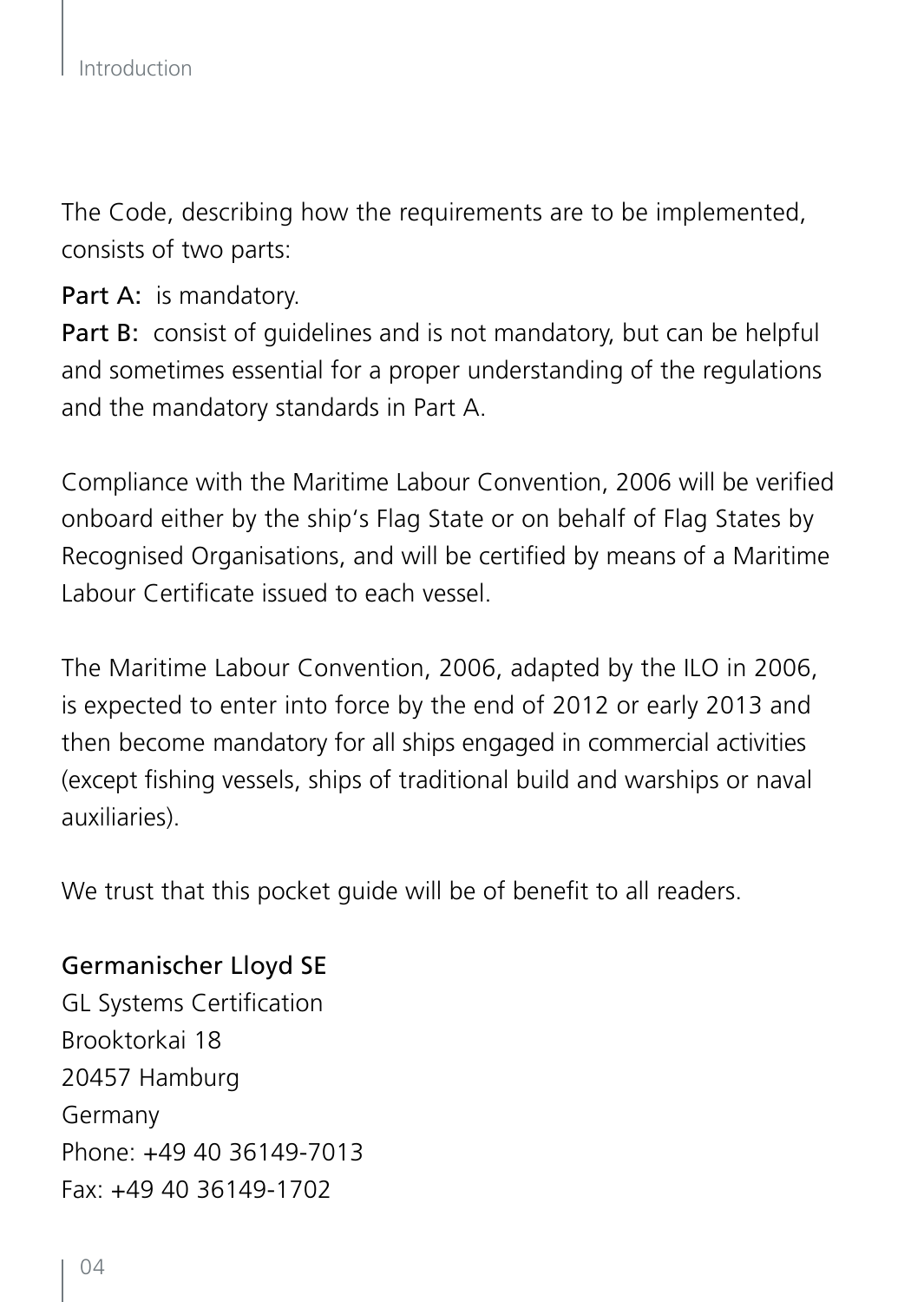## **Definitions**

#### Competent Authority

means the minister, government department or other authority with power to issue and enforce regulations, orders or other instructions that have the force of law with respect to the subject matter of the provision concerned.

#### Declaration of Maritime Labour Compliance (DMLC)

means a declaration summarising the national laws or regulations implementing an agreed-upon list of 14 areas of the maritime standard. The Flag State of the vessel falling under the MLC 2006 will draw up a ship-specific Declaration of Maritime Labour Compliance, Part I (DMLC I).

The shipowner / operator shall develop and implement measures to ensure compliance with the national requirements in the ship-specific Declaration of Maritime Labour Compliance, Part II (DMLC II).

The declaration is attached to the Maritime Labour Certificate and sets out the shipowner's or operator's plan for ensuring that the national requirements implementing the Convention will be maintained on the ship between inspections.

#### Seafarer

means any person who is employed or engaged or works in any capacity on board a ship to which this Convention applies.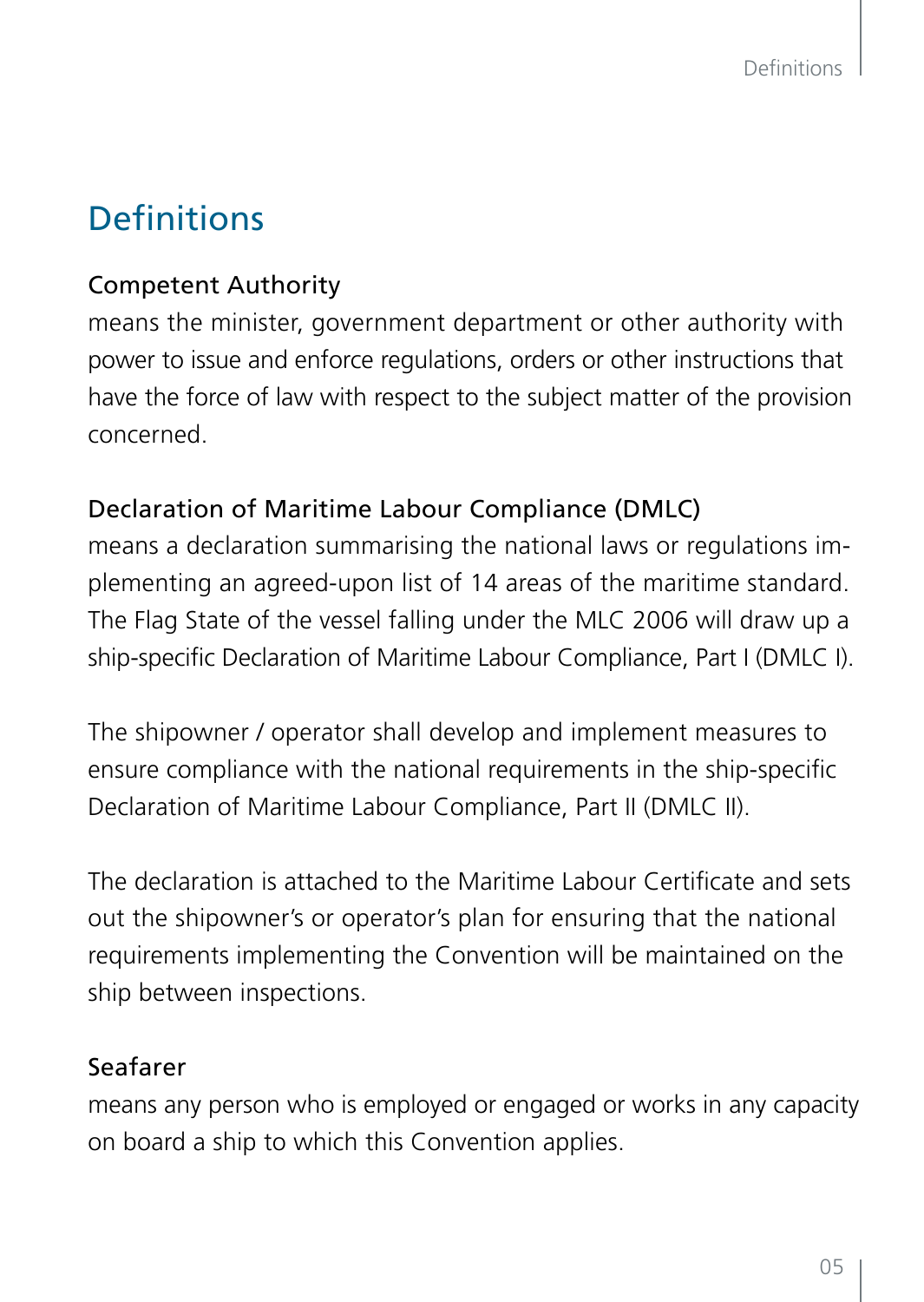#### Seafarer Recruitment and Placement Service

means any person, company, institution, agency or other organization, in the public or the private sector, which is engaged in recruiting seafarers on behalf of shipowners or placing seafarers with shipowners.

#### Shipowner

means the owner of the ship or another organization or person, such as the manager, agent or bareboat charterer, who has assumed the responsibility for the operation of the ship from the owner and who, on assuming such responsibility, has agreed to take over the duties and responsibilities imposed on shipowners in accordance with this Convention, regardless of whether any other organization or persons fulfil certain of the duties or responsibilities on behalf of the shipowner.

## What is the Maritime Labour Convention, 2006?

MLC 2006 is often called the fourth pillar of the international maritime regulatory regime because, when it enters into force, it will exist alongside the well-known key IMO Conventions SOLAS, MARPOL and STCW that support quality shipping and help to eliminate substandard shipping. It is often referred to as the "seafarers' bill of rights" and it can be described as an objective benchmark for decent working and living conditions for seafarers.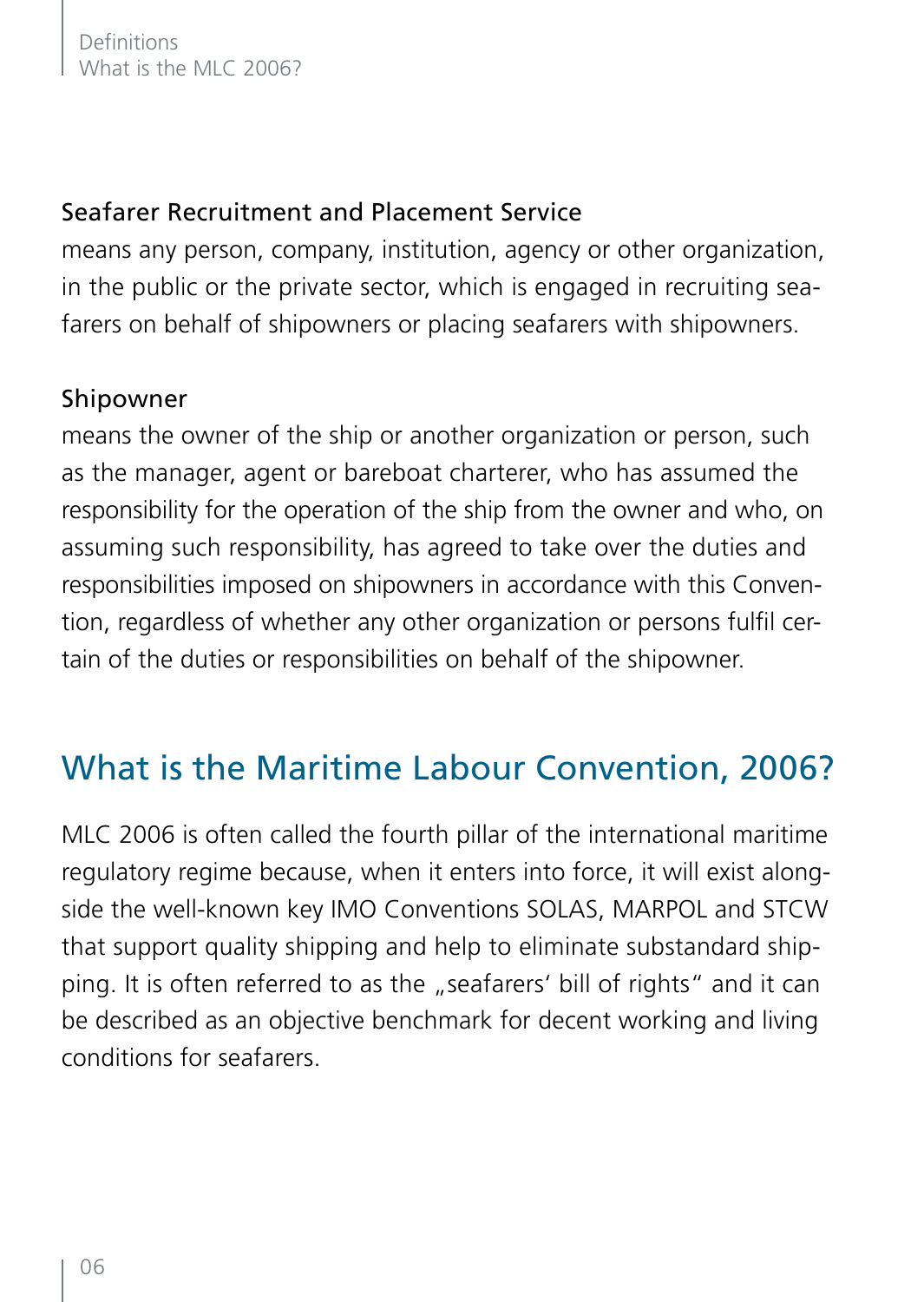

What are the objectives of the Maritime Labour Convention, 2006? The new Convention will set out seafarers' right to decent working and living conditions globally and help to create conditions of fair competition for shipowners.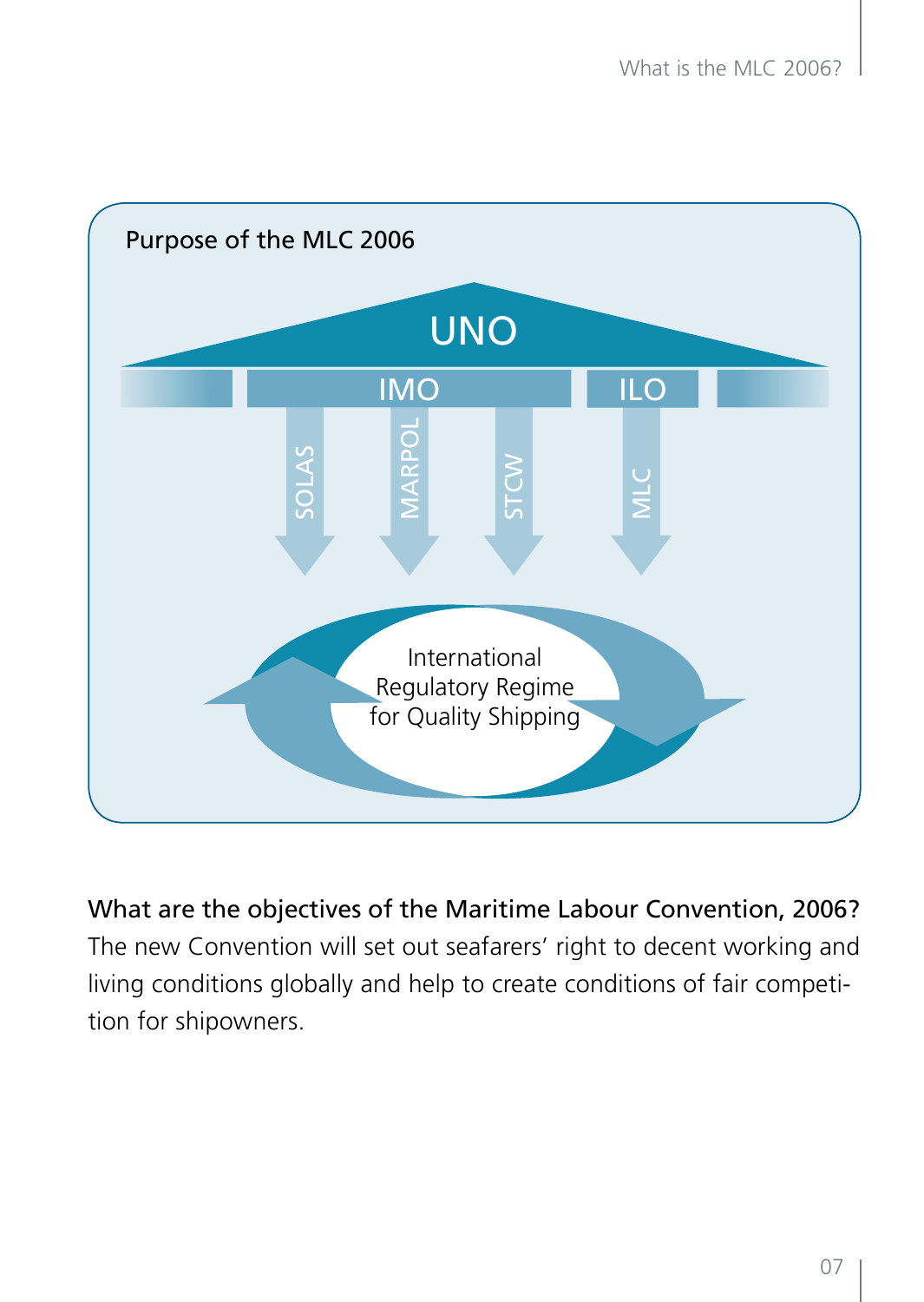#### How will Flag States implement the MLC 2006?

The individual implementation depends on the conversion of the MLC 2006 requirements into national law. Flexibility provided for in the MLC 2006 will, therefore, result in various interpretations by Flag States.GL is well prepared to support shipowners in complying with these national requirements.

#### When will the MLC 2006 enter into force?

It is expected that ratification of the MLC 2006 will be completed by the beginning of 2012 at which time at least 30 member states, accounting for 33% of the world's gross tonnage, will have signed up to the Convention. Once these ratification targets have been achieved, the Convention will come into force 12 months later.

#### How will compliance with the MLC 2006 be enforced?

Ships of 500 GT or over are required to carry a Maritime Labour Certificate (MLC) as well as a Declaration of Maritime Labour Compliance (DMLC) following a successful initial on-board inspection.

The Maritime Labour Certificate confirms that the working and living conditions have been inspected and verified to meet national laws and regulations implementing the MLC 2006. Ships below 500 GT are subject to an inspection at intervals not exceeding three years, with no certificate to be issued.

#### Where are the new requirements specified?

The DMLC II describes how the MLC 2006 and the requirements of the ship's Flag Administration are to be implemented on board. It may contain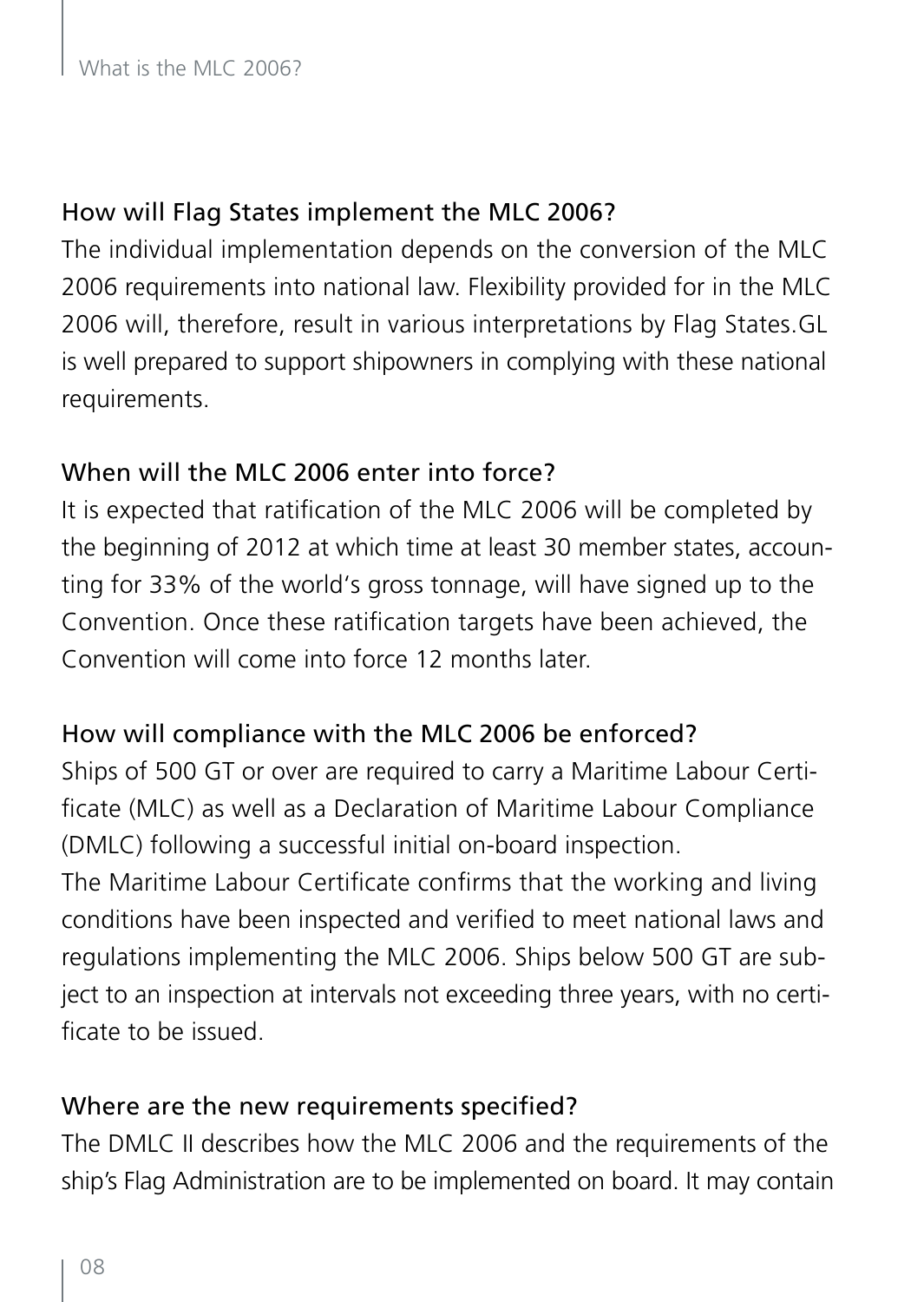procedures, statements or refer to existing procedures of the ship's Safety Management System (ISM Code).

#### How can GL verify compliance?

The DMLC II must be reviewed for compliance against the DMLC I. This must be done by the Competent Authority of the vessel's Flag Administration or a Recognised Organisation (RO) authorised by the Flag Administration such as GL. Only after a successful review of the DMLC II can the ship be inspected by a GL Maritime Labour Inspector.

#### How can GL assist in the preparation phase?

GL already has expertise in all ILO relevant certifications. Therefore, we have developed "ILO CERT" – a variety of services covering all aspects of the Maritime Labour Convention, 2006 that ensure proper preparation for full compliance with the requirements of this upcoming mandatory Convention.

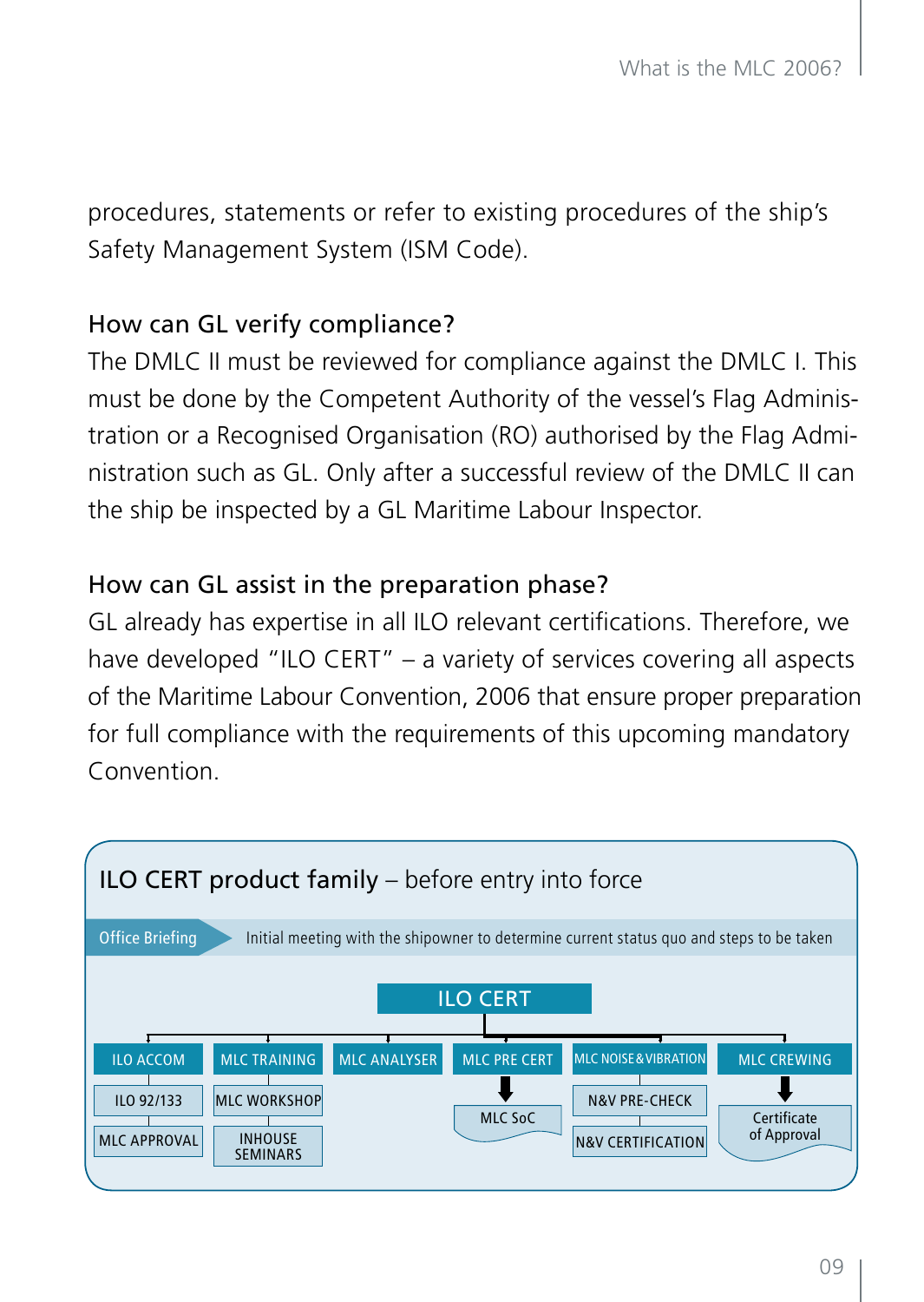## The Process of On-board Inspection

#### Step 1: Application for DMLC I with the Flag State

#### Step 2: Preparation of DMLC II by the shipowner

#### Step 3: Submission of DMLC I+II for review

The result of a satisfactory review is the issuance of a "Letter of Review" by GL that will be forwarded to the ship

#### Step 4: Apply for the on-board inspection

#### Step 5: On-board inspection

During the on-board inspection, the Maritime Labour Inspector will verify compliance with the ship's national requirements for decent living and working conditions by using various inspection methods:

- $\supset$  Collecting documented evidence
- $\supset$  Visual tour of the ship
- $\supset$  Conducting interviews with seafarers (in private)

## Step 6: Issuance of Maritime Labour Certificate incl. DMLC I + II

After a successful inspection has been conducted, the Maritime Labour Inspector will sign and stamp the DMLC and issue a Maritime Labour Certificate.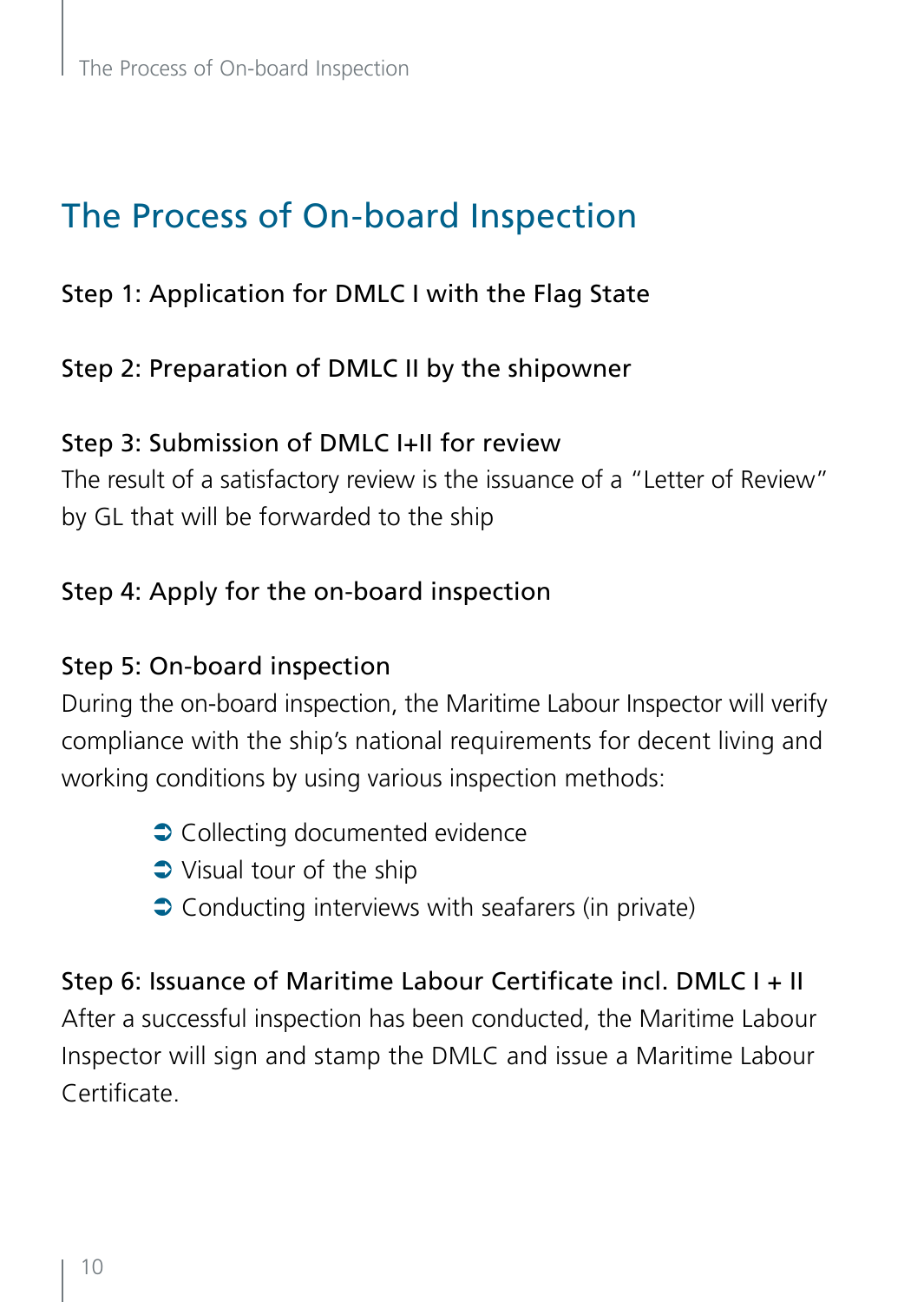## MLC 2006 Requirements

The Regulations and the Code are structured into 5 Titles.

#### The titles are:

#### 1. Minimum Requirements for Seafarers to Work on a Ship

The purpose of the 4 regulations of this title is to ensure that nobody under the prescribed minimum age works on-board a ship. In addition, seafarers must be medically fit and well trained and qualified for the duties they are assigned to.

#### 2. Conditions of Employment

These regulations ensure that all seafarers shall have fair employment agreements that provide them with adequate leave and entitlements to be repatriated. It requires that their wages are paid monthly and that seafarers shall have regulated hours of work or hours of rest.

3. Accommodation, Recreational Facilities, Food and Catering

Each seafarer has the right to decent and safe accommodation and recreational facilities. Requirements regarding free access to good food and drinking water on-board are set out here as well.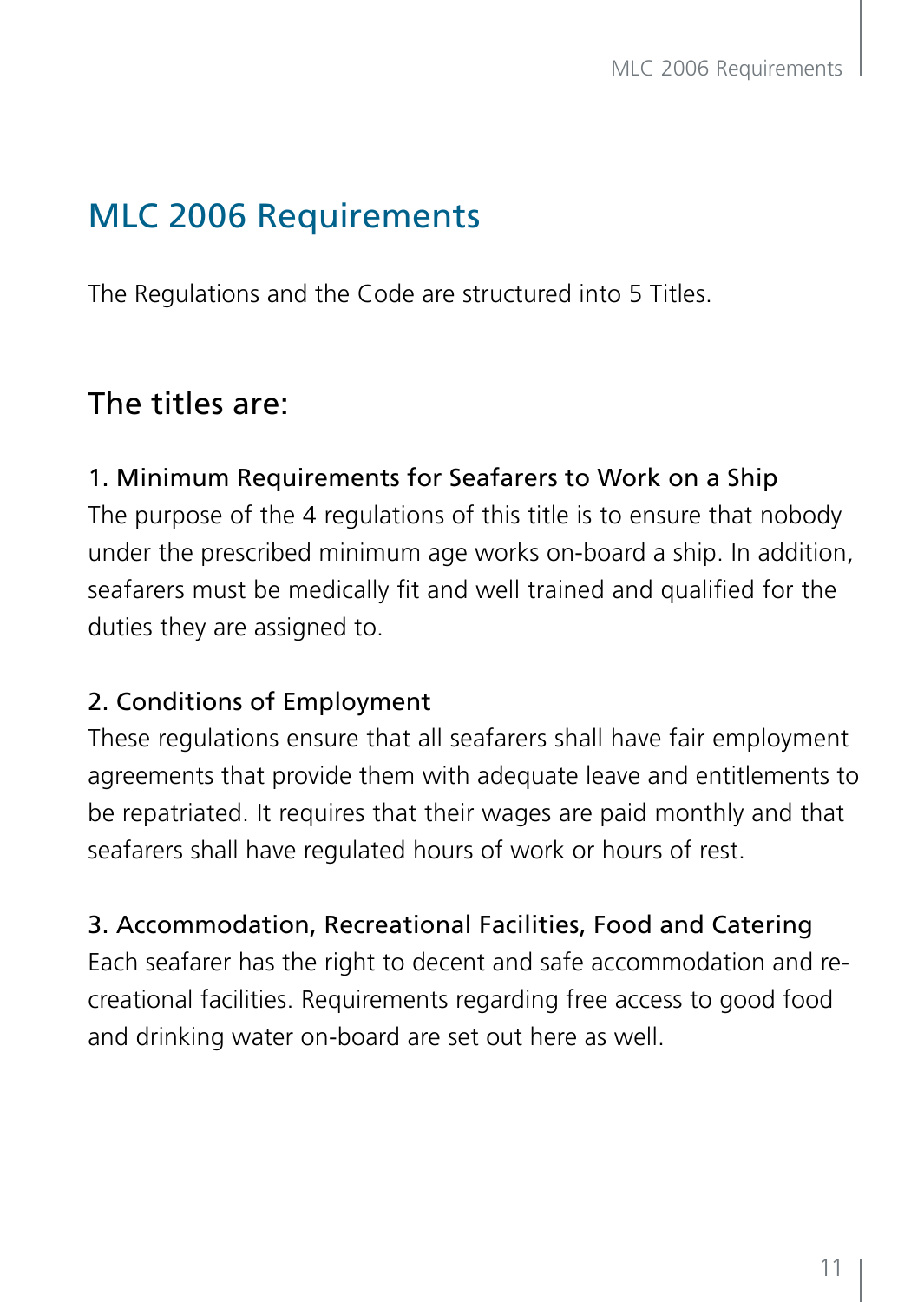#### 4. Health Protection, Medical Care, Welfare and Social Security Protection

The purpose of these regulations are to protect seafarers' health and to ensure that their working and living environment is safe and hygienic.

#### 5. Compliance and Enforcement

This title addresses the responsibilities of ratifying Member States regarding implementation and ensuring compliance and enforcement with MLC 2006 requirements. The implementation of an on-board complaint procedure, the carriage of a Maritime Labour certificate for vessels of 500 GT and over, and the rectification of deficiencies raised during inspections are just some of the issues determined within this title.

## On-board Inspection FAQs

#### How will seafarers' complaints be handled?

Via the mandatory on-board complaint procedure, the seafarer will be able to lodge a complaint alleging breaches of the requirements of the MLC 2006 (incl. seafarers' rights). Although the Convention emphasises that complaints, in the first instance, should be resolved at the lowest level possible, seafarers have the right to complain directly to the master, and if necessary to appropriate external authorities.

The intention behind this requirement, seeking to resolve complaints on-board, is to avoid involving external parties that could cause an unnecessary delay of the ship.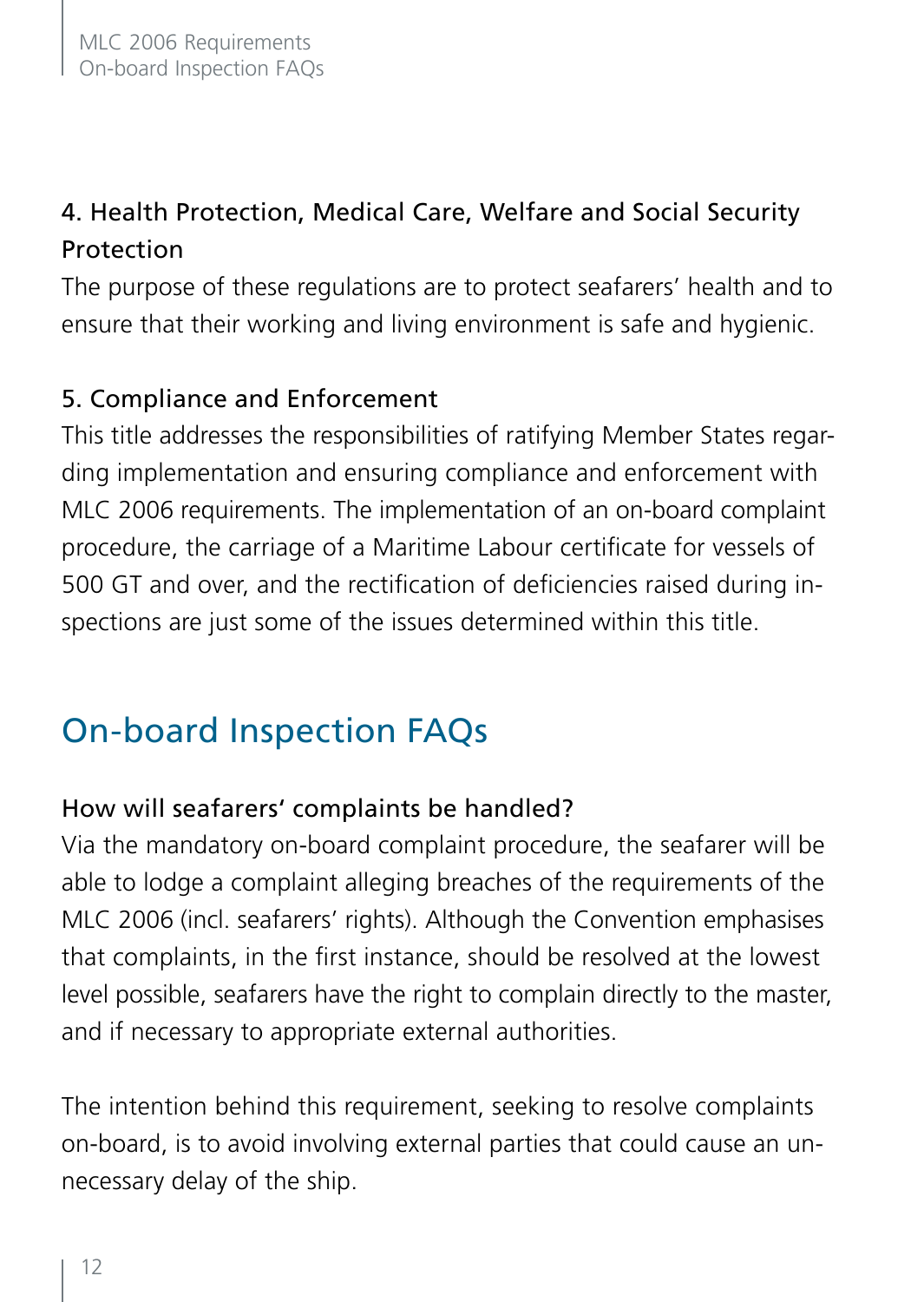#### What is the master's role in ensuring compliance with MLC 2006 requirements?

The master, or a person authorised by the master, shall maintain and sign the records of seafarers' daily hours of work or daily hours of rest. Each seafarer concerned shall endorse his personal copy.

It is the master's obligation to carry out on-board the ship frequent inspections to ensure that accommodation areas and recreational facilities are safe and in a hygienic condition. In addition, regular inspections of the galley, storerooms, provisions and equipment used for the handling and preparation of food shall be carried out by or under the authority of the master.

The results of these inspections, either carried out by the master or under his authority, shall be recorded and be available for review, which should include evidence for follow-up and rectifications if deficiencies are found.

In any case, masters should be familiar with the requirements of the MLC 2006 and the responsibilities with regard to its implementation.

#### What happens if the inspectors identify deficiencies?

The MLC 2006 requires that, before a Certificate can be issued or endorsed or prior to allowing a ship to sail, deficiencies raised during an inspection must either be rectified immediately or a rectification action plan must be provided and agreed on by the inspector.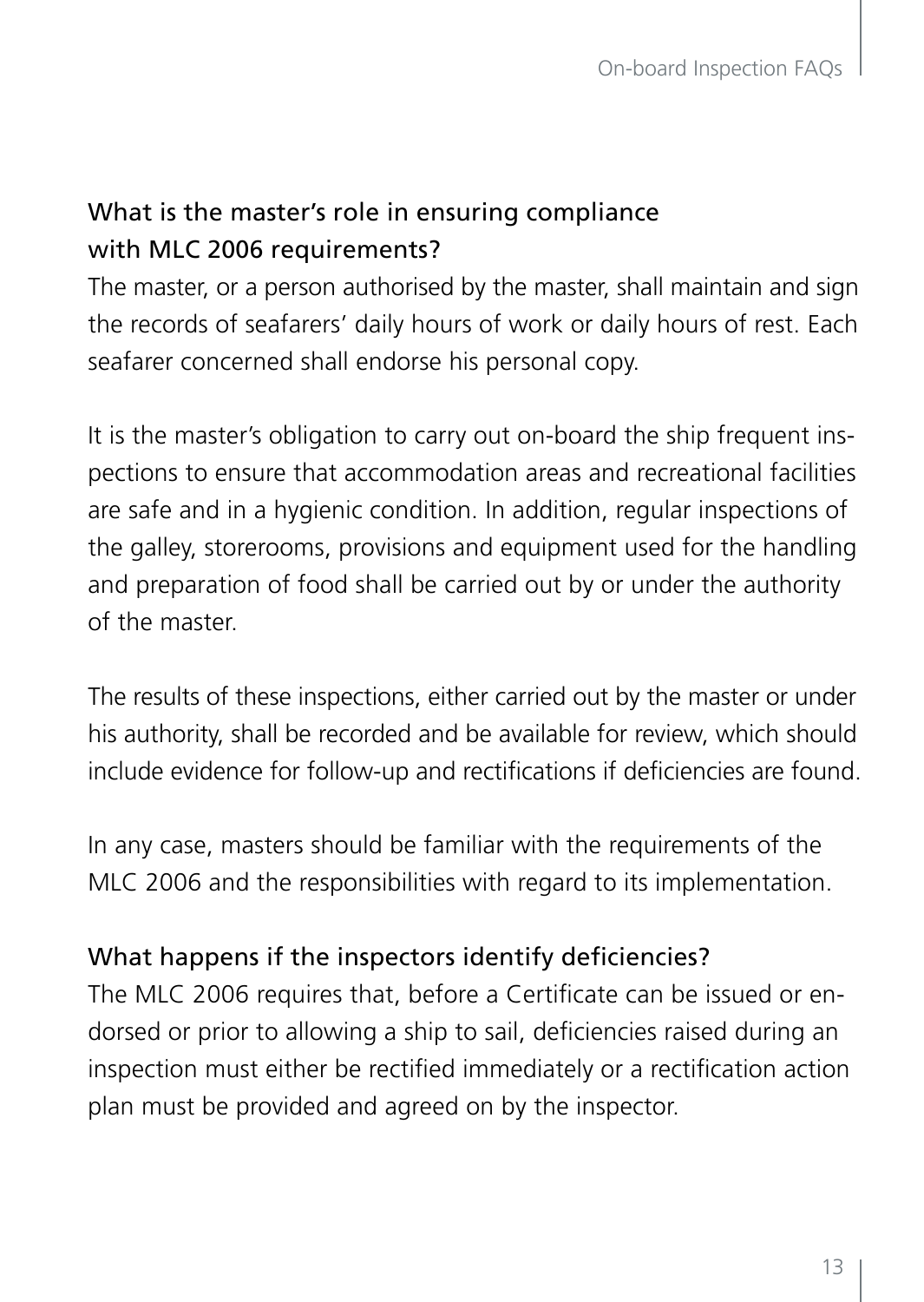## The Regulations and the Code

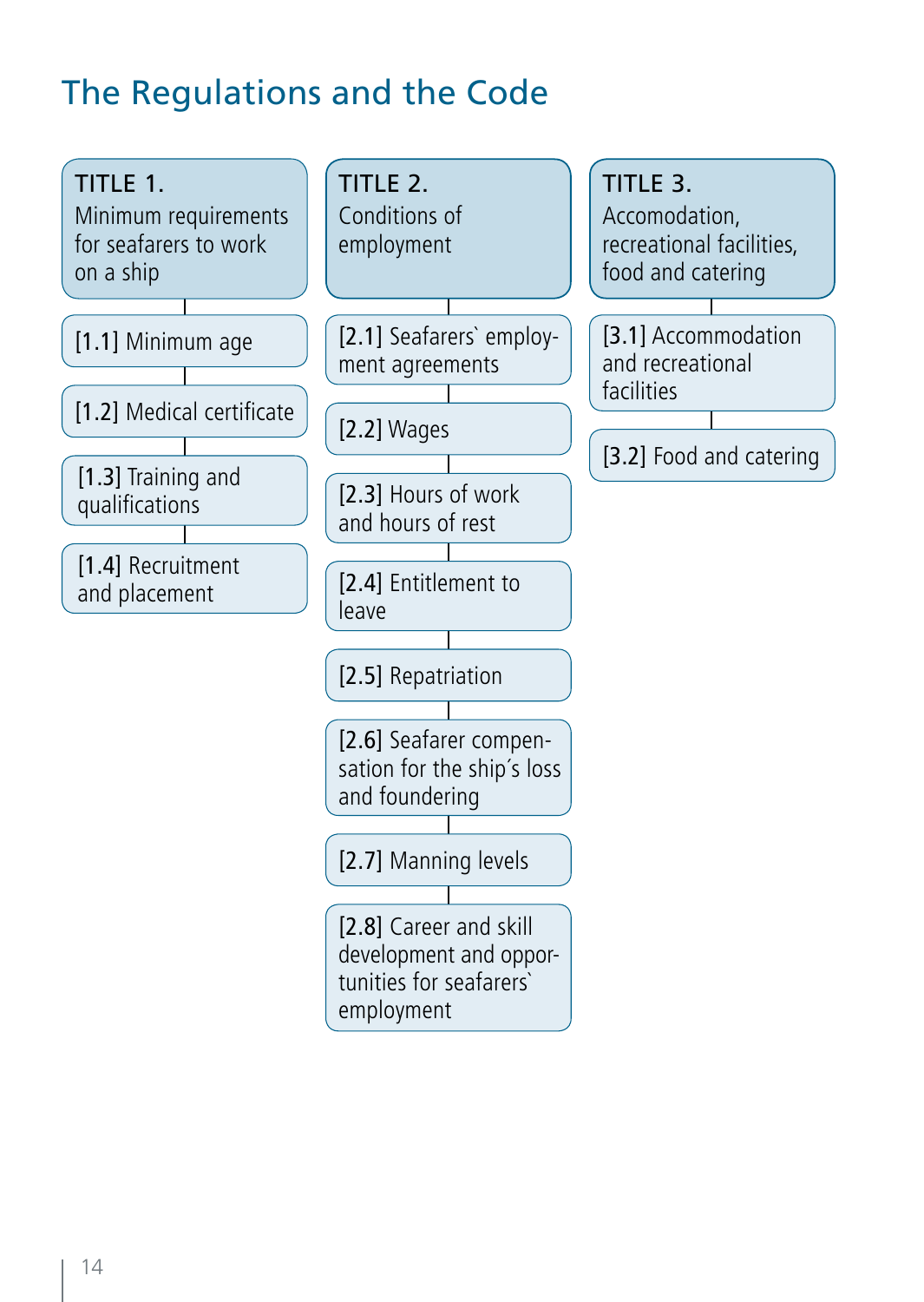